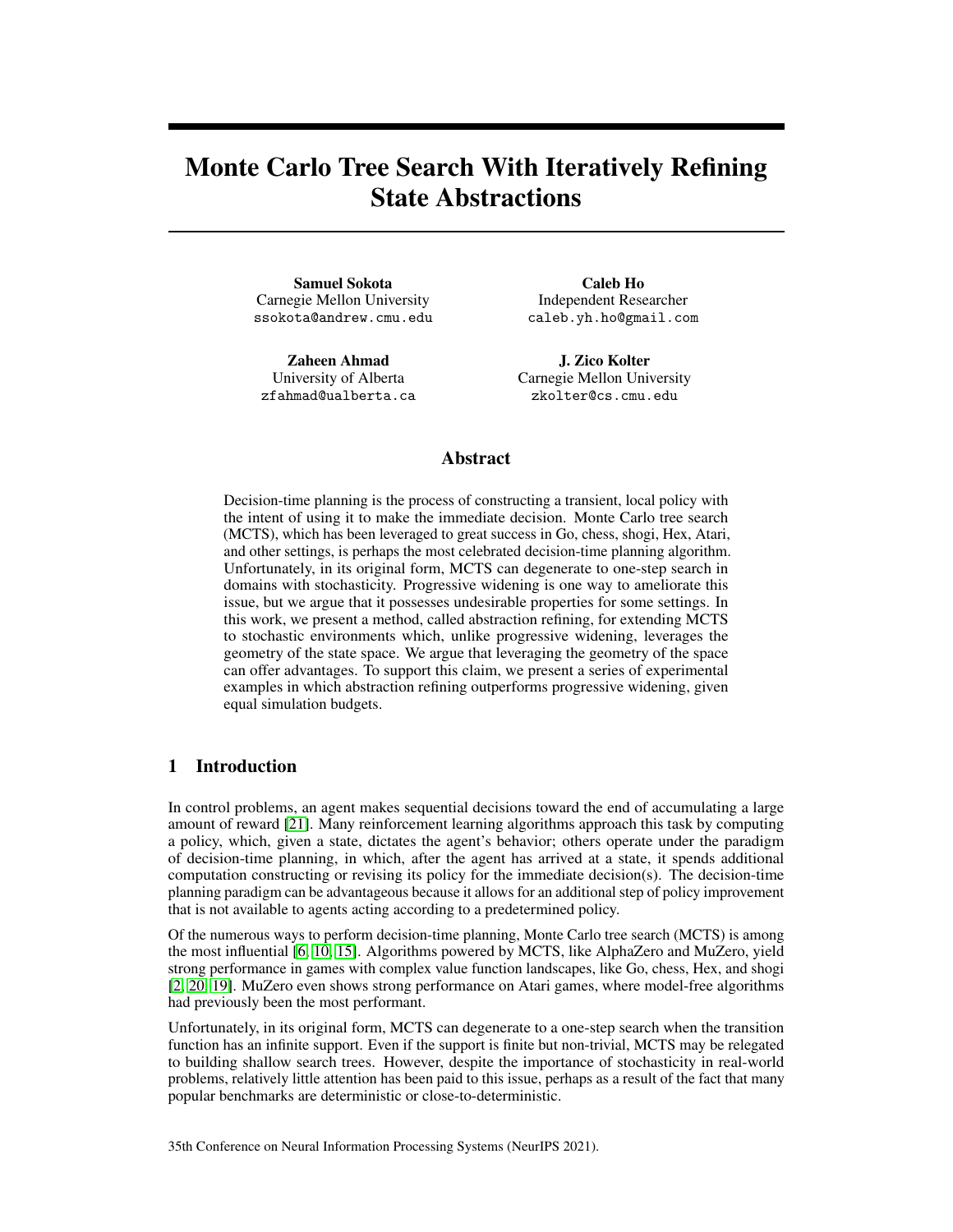One way to address this issue is by using progressive widening [\[9\]](#page-9-3). Progressive widening works by alternating between adding new children and selecting among existing children such that, asympototically, the search tree becomes both infinitely deep and infinitely wide. Progressive widening is also advantageous because it includes hyperparameters that control its propensity to add new children (as opposed to selecting among existing children). These hyperparameters can interpolate between width-wise expansion only (vanilla MCTS) and depth-wise expansion only (transition determinization). As a result, with proper tuning, progressive widening is capable of performing well in both settings with important stochasticity and in settings with unimportant (or non-existent) stochasticity.

However, progressive widening's decision rule for expansion is the same for every transition. In settings with non-uniform stochasticity, we argue that this property is undesirable, as it requires progressive widening to compromise between focusing on unimportant stochasticity and ignoring important stochasticity.

In this work, we propose a new method, called abstraction refining, for extending MCTS to stochastic settings. Abstraction refining uses random and iteratively refining state abstractions defined by the geometry of the state space. If a newly sampled state is similar to a state that is already in the tree, it is discarded in favor of the pre-established state; otherwise, the newly sampled state is added to the tree. Because the criteria for similarity becomes more strict the more often an abstraction is used, abstraction refining guarantees that, in the limit, the search tree will grow both infinitely wide and infinitely deep.

In addition to proposing the abstraction refining algorithm, our contributions are twofold. First, we present both a proof that, when used for policy evaluation, abstraction refining converges almost surely in finite MDPs. Second, we make an empirical case that, provided a good notion of state similarity, abstraction refining can outperform progressive widening in settings with stochasticity of varying importance, given an equal simulation budget. To make this case, we present a series of domains in which i) stochasticity is sometimes, but not always, relevant to performing well on the task and ii) the naive notion of distance between states is reflective of behavioral similarity (though we also include some settings in which we use a learned notion of distance). In these domains, we find that abstraction refining can outperform progressive widening.

## 2 Background

We consider a Markov decision process (MDP) setting  $\langle S, A, T, R, \gamma \rangle$ , with state space S, action space A, transition function  $\mathcal T$ , reward function  $\mathcal R$  and discount factor  $\gamma$ . The objective is to determine a policy  $\pi$  that achieves a large expected cumulative reward  $\mathbb{E}_{\pi} \left[ \sum_{t=0}^{\infty} \gamma^t \mathcal{R}(s_t, a_t) \right]$ . Rather than explicitly computing a function  $\pi$ , decision-time planning algorithms' policies are defined implicitly by their planning procedures. These planning procedures are given generative access to (i.e., the ability to sample from) the transition function  $\mathcal{T}$ .

We also consider a Markov reward process (MRP) setting  $\langle S, \mathcal{T}, \mathcal{R}, \gamma \rangle$ , with state space S, transition function  $\mathcal T$ , reward function  $\mathcal R$ , and discount factor  $\gamma$ . An MRP is like an MDP, except that the agent is a passive observer, rather than a participator. Equivalently, one could also think of an MRP as an MDP in which the policy has been fixed and baked into the transition and reward functions. For the purposes of this work, the goal of an agent in an MRP is to evaluate the expected return from state—i.e., to perform policy evaluation.

#### 2.1 Monte Carlo Tree Search

MCTS works by iteratively building a look-ahead tree of states. For each action  $a$  at a state  $s$ , the algorithm keeps track of the number of times the action has been selected at that state  $N(s, a)$  and the average of the value assessments of that action  $Q(s, a)$ . At each iteration, the agent (i) *selects* a leaf node to expand; (ii) *expands* the tree by adding a child node of the leaf node; (iii) *evaluates* the newly added state, and (iv) *backpropagates* the evaluation from the new child to the root.

**Selection** In the selection phase, starting from the root node, which corresponds to the state  $s_0$ currently occupied by the agent, MCTS traverses the tree until a leaf node is reached. The tree traversal is dictated by a *selection policy*. The most commonly used selection policies are based on the UCT algorithm [\[15\]](#page-10-1), or its variants, like PUCT [\[18\]](#page-10-4). Although it is less common, MCTS can also be used as a policy evaluation algorithm. In this case, the selection policy is set to the target policy.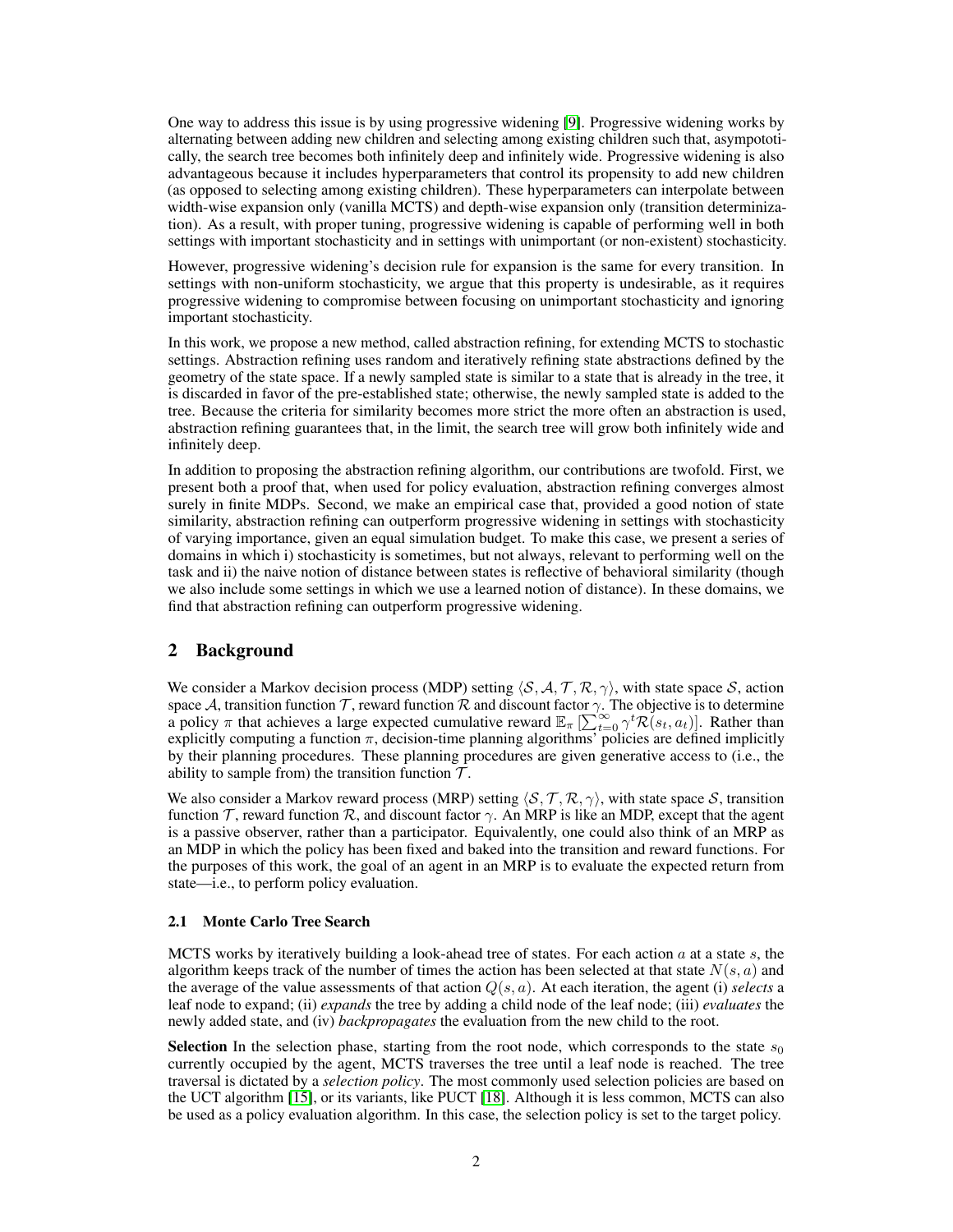Expansion Once a leaf node is reached, the tree is expanded by adding a child of the leaf node to the tree. If the leaf node is a terminal state, no children are added.

Evaluation Whenever MCTS adds a new state to the tree, it evaluates the state. Traditionally, MCTS practitioners performed evaluation by generating a rollout to the end of the game using a fast-toevaluate simulation policy. Modern implementations often use a parameterized value function in lieu of simulation rollouts.

Backpropagation After MCTS evaluates a state, it updates the nodes along the path from the root to the evaluated state. Denote the path from the root to the leaf using  $s_0, a_0, r_0, \ldots, s_T$ . Then for each pair  $(s_k, a_k)$ , MCTS updates  $Q(s_k, a_k)$  using a weighted average between the existing value  $Q(s_k, a_k)$  and the leaf evaluation summed with the accumulated reward  $r_{k+1} + \cdots + r_T$ . Additionally each visit counter  $N(s_k, a_k)$  gets incremented by one.

Selecting an Action To Execute After the search is over, MCTS selects an action for the agent to take. Common ways of doing this include selecting the action at the root node with the highest average Q-value, the action with highest lower confidence value or the action with the highest visit count. When used in an evaluation context, MCTS returns the average value of the root node.

What about Stochasticity? The description of MCTS above assumes that the environment is determinstic. In games with stochasticity, the selection process has an additional complication. Specifically, after an action  $a$  is selected at a state  $s$ , there is no uniquely determinable next state  $s'$ , but rather, a distribution over next states  $T(s, a)$ . The most obvious way to extend MCTS to this setting is to sample  $s' \sim \mathcal{T}(s, a)$ . If there is already a child node for s', then that node is selected and the selection process continues. Otherwise, if there is no child node for  $s'$ , one is added to the tree and evaluated. The consequence of this modification is that, for a fixed number of iterations, the search tree cannot be as deep as it would be in a deterministic setting. In the most extreme case, where there are an infinite number of possible next states, this modification can degenerate MCTS into one-step search (because it may be the case that no state is sampled twice). This means that the performance of MCTS in games in which deep search trees are crucial for good performance could be ruined by arbitrarily small (but infinite support) perturbations to state representations.

#### 2.2 Progressive Widening

Progressive widening [\[9\]](#page-9-3) is one way to augment MCTS in such a way that it can build deep search trees in arbitrarily stochastic domains.<sup>[1](#page-2-0)</sup> The basic idea behind progressive widening is to alternate between sampling new next states and sampling among the next states that are already in the tree. If the state-action pair  $N(s, a)$  has been tried a large number of times relative to the number of successor states in the tree, progressive widening adds a new state. On the other hand, if there are a large number of successor states relative to the number of times  $N(s, a)$  has been tried, progressive widening samples among the successor states already in the tree. Whether or not to sample is determined by the boolean num\_children $[s, a] < k \cdot N(s, a)^\alpha$  where  $\alpha \in [0, 1]$  and  $k \in \mathbb{R}_+$  are hyperparameters. Simplified pseudocode for the sampling step of progressive widening is shown in Algorithm [1.](#page-3-0)

Informally, the hyperparameter  $\alpha$  can be thought of as a propensity to select among existing children, rather than adding new children. When  $k = 1$ ,  $\alpha = 0$ , progressive widening reduces to transition determinization—the first time that a state-action pair is visited, a successor state is sampled and added to the tree; thereafter, the same successor state is selected every time the state-action pair is visited. When  $k = 1$ ,  $\alpha = 1$ , progressive widening reduces to vanilla MCTS—every time a state action pair is encountered, a new successor state is sampled and added to the tree.

If k and  $\alpha$  can be properly tuned, progressive widening offers flexibility. In domains in which stochasticity is important,  $\alpha$  can be set to one or close to one. In domains in which stochasticity can be ignored,  $\alpha$  can be set to zero or close to zero. Otherwise, an intermediate value often works well.

However, there is a downside to progressive widening. In particular, it cannot discriminate between stochasticity that matters and stochasticity can safely be ignored. This means that, if some stochasticity

<span id="page-2-0"></span><sup>&</sup>lt;sup>1</sup>Note that we call progressive widening here is generally referred to as double progressive widening. Double progressive widening uses progressive widening over both the action space and the state space. For simplicity, this work restricts its attention to small action spaces, and therefore uses the term progressive widening to refer to the state space behavior.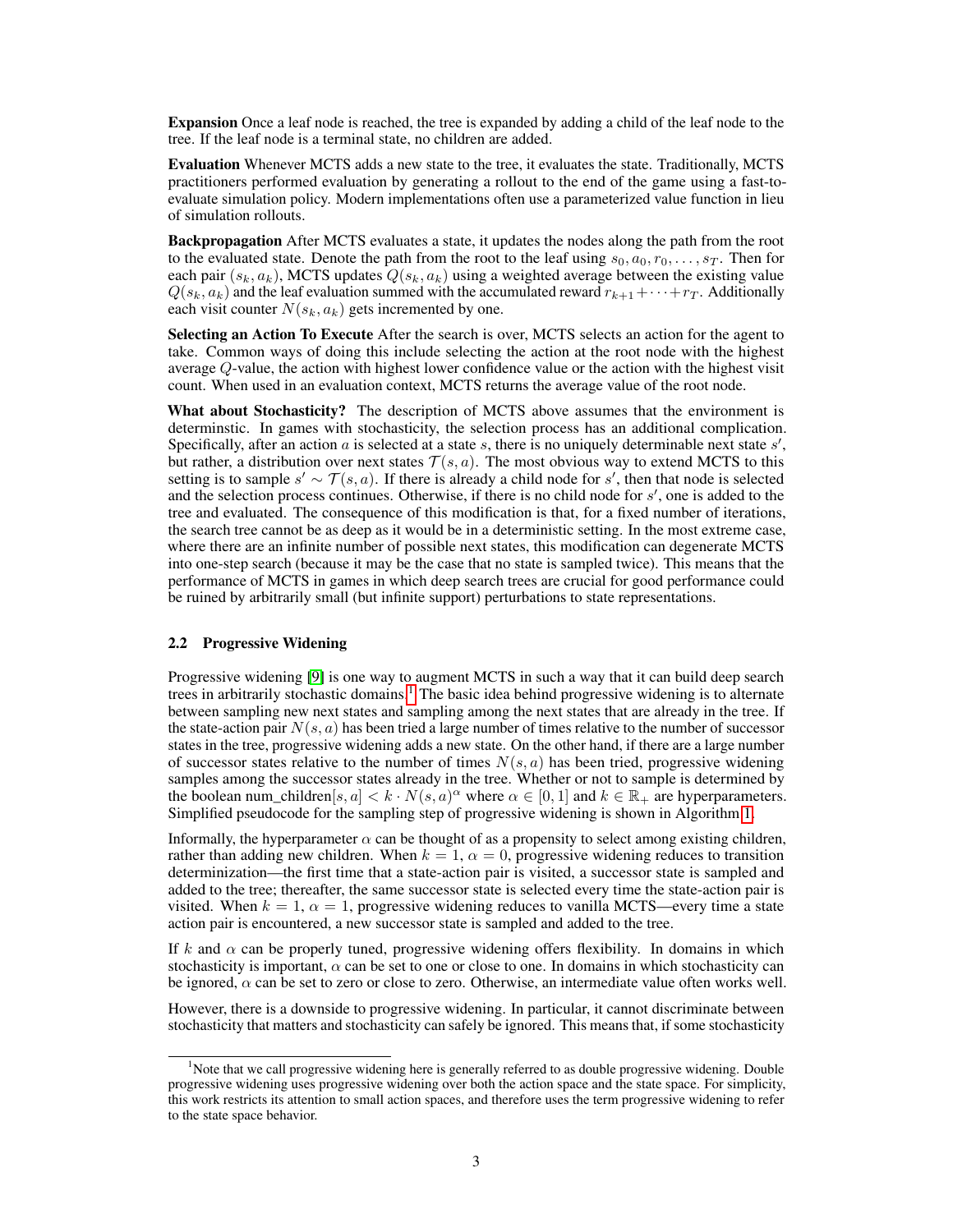is important but some is unimportant, the best thing that progressive widening can do requires either placing too much emphasis on unimportant stochasticity, or too little on important stochasticity.

<span id="page-3-1"></span><span id="page-3-0"></span>

| <b>Algorithm 1</b> Progressive Widening                                                                                                                                                                                                                                                        | <b>Algorithm 2</b> Abstraction Refining                                                                                                                                                                                                                                   |
|------------------------------------------------------------------------------------------------------------------------------------------------------------------------------------------------------------------------------------------------------------------------------------------------|---------------------------------------------------------------------------------------------------------------------------------------------------------------------------------------------------------------------------------------------------------------------------|
| <b>procedure</b> SAMPLE $(s, a)$<br>$N \leftarrow$ num_visits[s, a]<br><b>if</b> num_children[s, a] $\lt kN^{\alpha}$ then<br>$s' \sim \mathcal{T}(s,a)$<br><b>if</b> $s' \notin$ children[s, a] <b>then</b><br>children[s, a].add(s')<br>return $s'$<br>else<br>return sample(children[s, a]) | <b>procedure</b> SAMPLE $(s, a)$<br>$s' \sim \mathcal{T}(s,a)$<br>$s'' \leftarrow$ nearest_neighbor(s', children[s, a])<br><b>if</b> $d(s', s'') < \epsilon_{\text{num\_visits}[s, a, s'']}$ <b>then</b><br>return $s''$<br>else<br>children[s, a].add(s')<br>return $s'$ |

# 3 Abstraction Refining

In this work, we introduce an alternative to progressive widening that we call abstraction refining. Abstraction refining is motivated by the deficiency of progressive widening described above: in settings with heterogeneous stochasticity, progressive widening is forced to make an undesirable compromise. Rather than defining expansion rate purely based on visit-count, as progressive widening does, abstraction refining determines whether or not to expand using state similarity. At each selection step, abstraction refining samples a new state and checks if it is similar to an existing child. If it is, abstraction refining abstracts them together and selects the similar, existing child; if it is not, abstraction refining adds the new state to the tree. In doing so, in principle, abstraction refining avoids the weakness of progressive widening: when stochasticity is unimportant, abstraction refining can cluster states together but when it is important, abstraction refining can cluster states separately. Simplified pseuodocode for abstraction refining is given in Algorithm [2.](#page-3-1)

Each state abstraction is defined by two principles. The first principle is that, if a state is to be abstracted, it should be abstracted to its nearest neighbor among states already in the tree. Equivalently, this principle states that, when abstractions take place, they should use a mapping induced by the Voronoi diagram over the children in the tree.

The second idea is that, if abstraction is used many times, its notion of similarity should become more precise. This idea is motivated by controlling the amount of error that is introduced by a state abstraction. A necessary condition for asymptotic correctness is that state abstractions become arbitrarily small in the limit. Toward that end, abstraction refining makes use of a sequence  $\{\epsilon_n\}_{n\in\mathbb{N}}$  that is strictly decreasing  $(\epsilon_n > \epsilon_m$  for  $n < m$ ) and going to zero in the limit (lim<sub>n→∞</sub>  $\epsilon_n = 0$ ). A state that has been selected  $n$  times previously can only abstract new states within a distance of  $\epsilon_n$ .

<span id="page-3-2"></span>

Figure 1: A visual depiction of an example low dimensional state space. There are three states already in the tree, represented by the black dots. The Voronoi diagram is shown using the colors blue, red and purple. The intersection of the Voronoi cells with each child's epsilon ball (shaded darker), corresponds to states that would be abstracted if they were sampled. The lighter shading shows the states that would be added to the tree if they were sampled.

A low dimensional example is shown in Figure [1.](#page-3-2)

#### 3.1 Consistency

Used for policy evaluation in a finite MDP, abstraction refining is asymptotically consistent.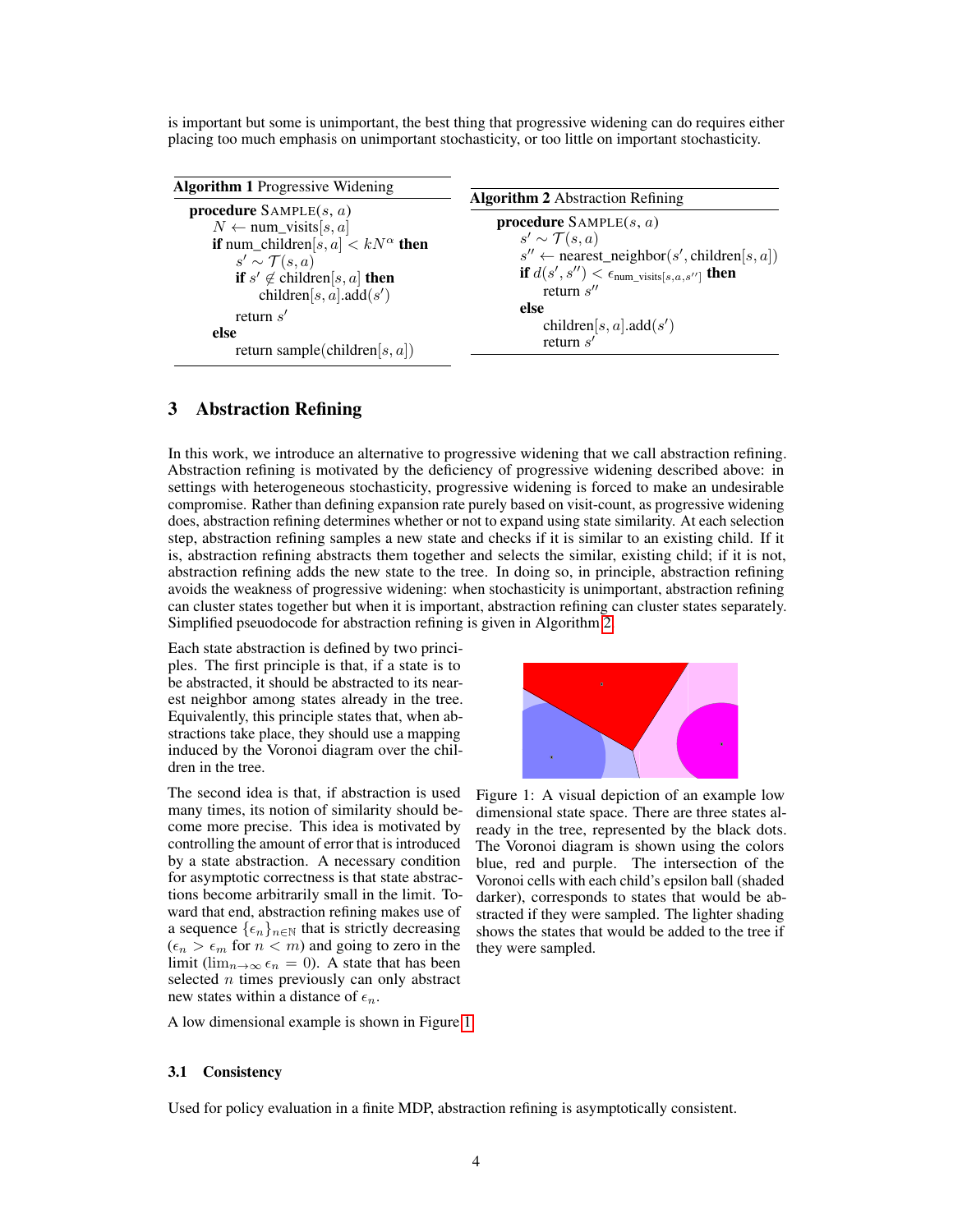<span id="page-4-3"></span>**Proposition 1.** Let  $\langle \mathcal{S}, \mathcal{R}, \mathcal{T} \rangle$  be a finite Markov reward process with horizon h and bounded reward. *Then for any*  $s \in S$ *, abstraction refining's assessment of state s converges to*  $v(s)$ *, almost surely,* where  $v(s) = \mathbb{E}\left[\sum_{t=d}^{h-1} \mathcal{R}(S_t) \mid S_d = s\right]$ , given a bounded evaluation function.

*Proof.* We proceed by induction. First, consider that for any state  $s_{h-1}$ , abstraction refining converges surely after one iteration because  $v(s_{h-1}) = \mathcal{R}(s_{h-1})$ . Now consider some state  $s_d$ at arbitrary depth d. The value assessed by abstraction refining after n iterations is  $V_n(s_d)$  =  $\mathcal{R}(s_d) + \sum_{s \in \mathcal{S}_{d+1}} \frac{N_{s,n}}{n} V_{N_{s,n}}(s)$  where  $N_{s,n}$  denotes the number of times that state s has been visited by the nth iteration. By Lemma [1,](#page-4-0) we have that  $N_{s,n}/n$  converges to  $\mathcal{T}(s \mid s_d)$  almost surely. Note that by Lemma [2,](#page-4-1) and by inductive hypothesis,  $V_{N_{s,n}}(s)$  converges to  $v(s)$  almost surely. Then invoking the fact that the term-wise product of sequences of almost surely convergent random variables converges almost surely to the product of the limits, and the fact that the term-wise sum of sequences of almost surely convergent random variables converges almost surely to the sum of the limits, and Lemma [3,](#page-4-2) we conclude that  $V_n(s_d)$  converges to  $\mathcal{R}(s_d) + \sum_{s \in S_{d+1}} \mathcal{T}(s \mid s_d) v(s) = v(s_d)$ almost surely.  $\Box$ 

Proofs for the lemmas below can be found in the appendix.

<span id="page-4-0"></span>**Lemma 1.** For a fixed s, the sequence  $N_{s,n}/n$  converges almost surely to  $\mathcal{T}(s \mid s_d)$ .

<span id="page-4-1"></span>**Lemma 2.** *For a fixed s with*  $T(s | s_d) > 0$ *, the sequence*  $N_{s,n}$  *diverges almost surely.* 

<span id="page-4-2"></span>**Lemma 3.** Let  $X_n$  be a sequence converging to x almost surely. Let  $f: \mathbb{N} \to \mathbb{N}$  be a monotonically *increasing, onto function. Then*  $Y_n = X_{f(n)}$  *converges to* x *almost surely.* 

Given Proposition [1,](#page-4-3) the extension to the discounted infinite horizon is relatively straightforward.

Corollary 1. *Abstraction refining also converges almost surely in a policy evaluation setting for infinite horizon finite Markov reward processes, with rewards discounted by*  $\gamma \in [0, 1)$ *.* 

*Proof.* (Sketch) Fix  $\epsilon > 0$ . Select h such  $\sum_{t=h}^{\infty} \gamma^t m < \epsilon/4$ , where m is a bound on the reward and evaluation function. Then the amount of error that can be accrued from states beyond time  $h$ is bounded by  $\epsilon/2$ , surely. Additionally, by Proposition [1,](#page-4-3) the amount of error that can be accrued over a finite horizon is bounded by  $\epsilon/2$  for all sufficiently large n, almost everywhere. Therefore, the aggregate error is bounded by  $\epsilon$ , almost everywhere for all sufficiently large n.  $\Box$ 

It is important to note that convergence in the policy evaluation case does not guarantee convergence in combination with tree search algorithms [\[16\]](#page-10-5). In contrast to abstraction refining, there do exist variants of progressive widening for which such guarantees have been proven [\[5\]](#page-9-4). In other words, the theoretical justification for abstraction refining presented here is less strong than the existing theoretical justification for progressive widening.

#### 3.2 Runtime Discussion

In a decision-time planning paradigm, which is where MCTS is most often used, planning time is scarce. Thus, the runtime of algorithmic extensions to MCTS is important. However, high performance MCTS implementations almost ubiquitously use large amounts of parallelization [\[8\]](#page-9-5). As a result, the most important analysis regards non-parallelizable runtime. We discuss abstraction refining's runtime for both serial and parallelized cases.

Abstraction refining performs two potentially expensive computations. The first of these is sampling states  $s' \sim \mathcal{T}(s, a)$ , which could be costly if the simulator is slow, or if sampling is being executed from a large learned model. Abstraction refining must perform this sampling at each state it visits during its selection process. In contrast, progressive widening only needs to perform sampling once each selection process. Thus, in settings where sampling states is a bottleneck, abstraction refining could add a significant amount of additional overhead on top of progressive widening. However, if sampling can be parallelized, this cost can be amortized by sampling a large number of next states in parallel the first time a state-action pair is visited.

The second potentially expensive computation is computing the nearest neighbor. This operation takes linear time serially (in the number of children) and logarithmic time when fully parallelized, and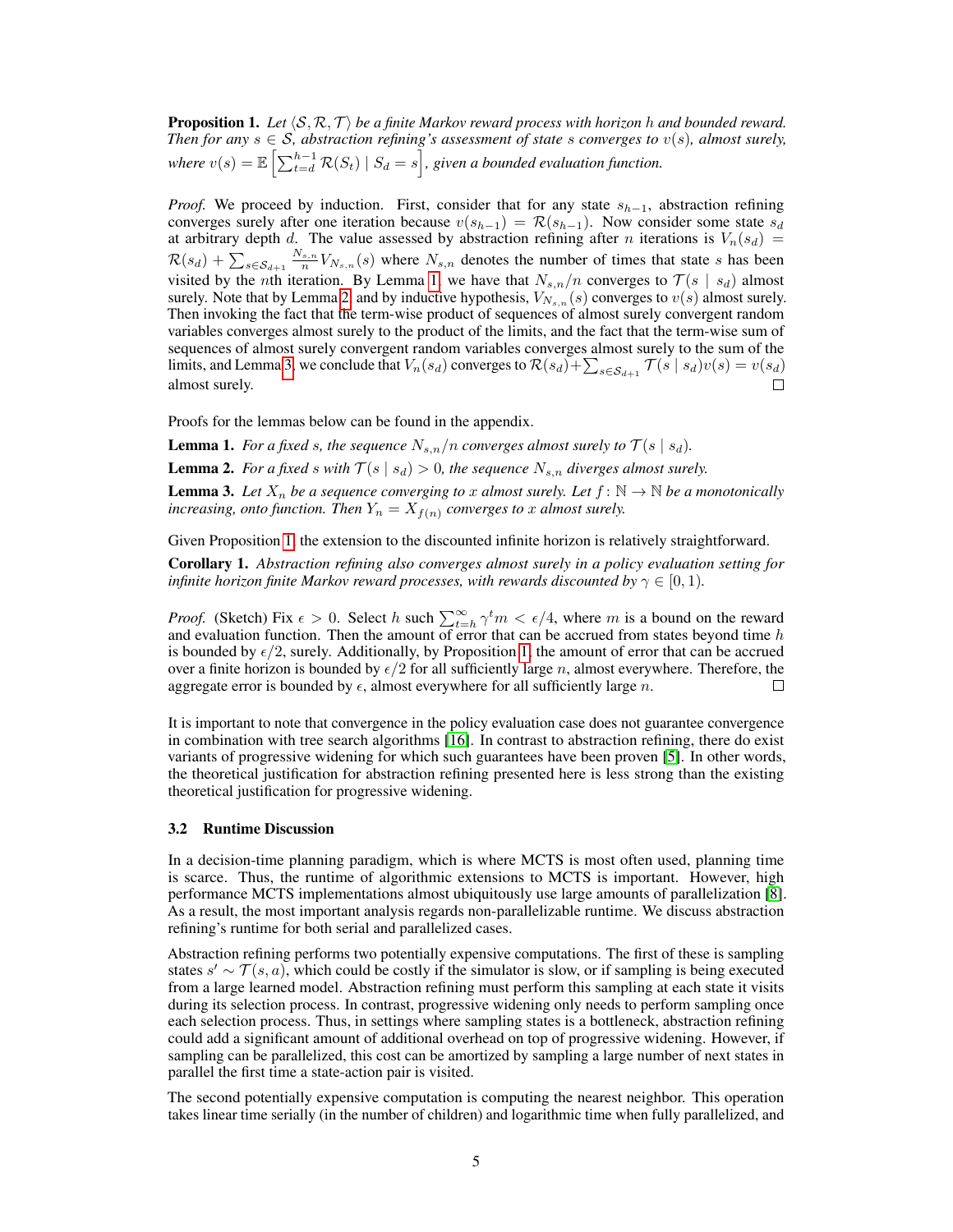<span id="page-5-0"></span>

Figure 2: A comparison between progressive widening and abstraction refining on a toy MRP designed to illustrate the drawback of progressive widening's global hyperparameters. (far left) A visualization of the MRP; (middle left) value error, shown on a log scale, as a function of iterations; (middle right) number of nodes at depth one of the tree as a function of the number of iterations; (far right) number of at depth two of the tree as a function of the number of iterations.

must be performed at each step of the selection process. In contrast, progressive widening requires no such operation. Therefore, for systems in which a nearest neighbor computation would be the bottleneck for MCTS, abstraction refining would be substantially more expensive per iteration than progressive widening. On the other hand, for systems in which this would not be the case, perhaps such as those that use large networks to perform evaluations, abstraction refining may offer a cost per iteration competitive with that of progressive widening.

In our experiments, we compare abstraction refining and progressive widening given equal numbers of search iterations. It is worth bearing in mind, given the discussion above, that this is not always a fair comparison.

## 4 Experiments

We present four sets of experiments in the main body of the paper. The first two investigate the prediction (policy evaluation) problem; the second two investigate the control problem. A fifth set of experiments, as well as complementary experiments to those in the main body of the paper, are included in the appendix. In all plots, bands depict estimates of 95% confidence intervals computed using bootstrapping, except those in the pendulum plots in the appendix, which were computed using the central limit theorem.

Illustrating Progressive Widening's Weakness For our first experiment, we seek to confirm the claim made in previous parts of the paper—that progressive widening is forced to make an undesirable compromise in situations with heterogeneous stochasticity. Toward that end, we construct a toy Markov reward process, depicted visually in Figure [2](#page-5-0) (far left). In the MRP, the agent begins in the single state at the top. The first transition moves the agent to one of an infinite number of very similar states (level one), shown in the middle. At these states, the reward function is zero and the transition function is nearly identical. The second transition moves the agent to one of an infinite number of dissimilar states (level two), shown at the bottom. The agent is given a bad value function for the level one states and a good value function for the level two states, reflecting a situation in which searching deeply is important. To evaluate the expected return in the fewest number of iterations, the optimal behavior for a state selector is to add as few level one children as possible and as many level two children as possible.

This problem is difficult for progressive widening to address. For  $k = 1$ , setting  $\alpha$  to a small value restricts the number of level one children but also restricts the number of level two children (see blue and orange in middle right and far right plots; Figure [2\)](#page-5-0). But setting  $\alpha$  to a large value causes progressive widening to repeatedly add a large number of level one children, preventing focus on level two children (see purple in middle and far right plots; Figure [2\)](#page-5-0). Intermediate values of  $\alpha$  (see red and greed in middle and far right plots; Figure [2\)](#page-5-0) offer the best compromise but, nevertheless, add too many level one children and too few level two children.

In contrast, abstraction refining is perfectly suited to address this problem—it can abstract the very similar level one states together while treating the dissimilar level two states separately using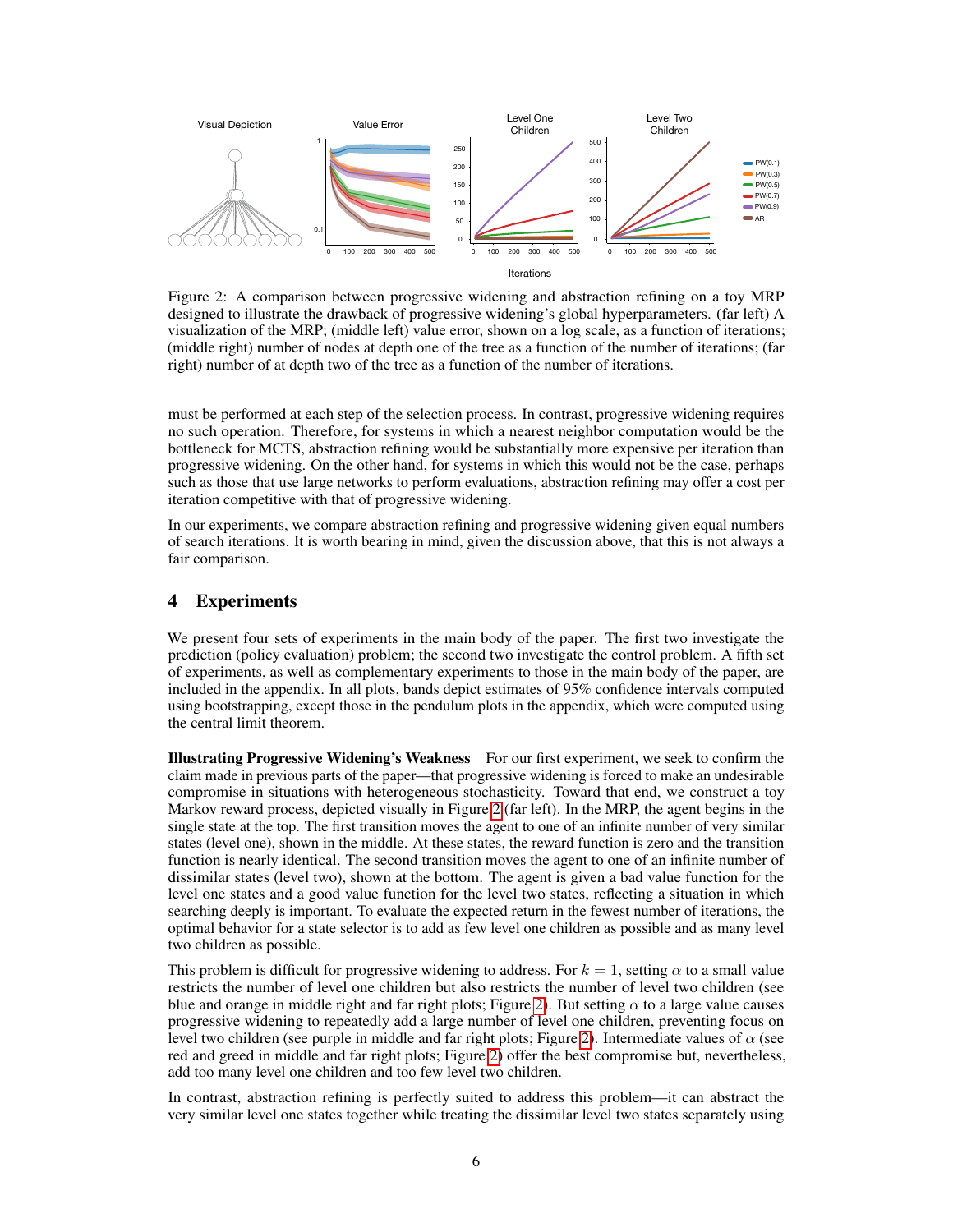<span id="page-6-0"></span>

Figure 3: Abstraction refining (brown), with a fixed set of hyperparameters, compared against progressive widening with various hyperparameter values on policy evaluation in a continuous variant of blackjack. The value error (y-axis) is shown on a log scale.

 $\epsilon_n = n^{-0.1}$ . As a result, it can spend its entire quota on level two states (see brown in middle and far right plots; Figure [2\)](#page-5-0). These distinctions manifest directly in prediction error, as shown in Figure [2,](#page-5-0) middle left plot, where abstraction refining outperformed progressive widening over each  $\alpha$  value.

We also ran these experiments using other values of  $k$  for progressive widening and found qualitatively similar results. For these plots and a specification of the MRP, see the appendix.

**Policy Evaluation in Blackjack** The previous section illustrated that, in a policy evaluation setting designed adversarially for progressive widening, abstraction refining can offer superior per iteration performance. To confirm that the qualitative takeaway of the previous section was not solely a result of the adversarial design, this section investigates policy evaluation on a less contrived setting—a variant of blackjack with continuous card values. We chose a policy described by *Wizard of Odds Consulting*. Details for the game, the policy, and plots with additional hyperparameters can be found in the appendix.

The results are shown in Figure [3.](#page-6-0) Abstraction refining with  $\epsilon_n = 2n^{-0.1}$  is shown in brown in each subplot. The  $k$  value of progressive widening increases from one to four from left to right. Darker colors correspond to smaller lighter values of alpha. An effort was made to prune noncompetitive  $\alpha$ values from the graph to reduce visual clutter.

There are a number of observations to make. First, notice the relationship between k and  $\alpha$  for progressive widening. As k becomes the larger, the most competitive values of  $\alpha$  become smaller, reflecting the fact that  $k$  also plays a role in progressive widening's propensity to expand its width. In general, the role k plays is subtle—for  $k > 1$ , the number of children at a particular grows as  $\min(n, kn^{\alpha})$ . This means that, for the first  $k^{1/(1-\alpha)}$  times a node is visited, it always adds a child but, thereafter, only adds a new child a much smaller proportion of the time.

Second, notice the instability that can result from small  $\alpha$  values. This reflects the reality that small  $\alpha$  values can build deep trees quickly, which can be advantageous, but expand slowly width-wise, leading to repeated evaluations of states that do not accurately reflect the distribution.

Lastly, notice that while some settings of progressive widening perform competitively with abstraction refining for some iteration numbers, there is no setting that performs competitively across all iterations. In other words, progressive widening does not perform competitively with abstraction refining on an *anytime* basis. While this is not necessarily problematic in a strictly policy evaluation context, it is an undesirable for a subcomponent of MCTS, used for control, for two reasons: first, because MCTS uses previous evaluations to inform its selection decisions, performing inaccurate evaluations at some iteration horizon could cause it to misallocate its budget to the wrong actions; second, because MCTS visits different actions and states vastly different numbers of times in a fashion that is not initially predictable, there is no good way to determine the iteration horizon for which to optimize.

Control in Trap Thus far, we have focused on comparing state selectors in a policy evaluation setting. While such comparisons make sense, as state selectors serve an evaluatory purpose, MCTS is rarely used for policy evaluation. As a result, the utility of a state selector is closely linked to its ability to increase performance on control tasks. For our first control experiment, we use a variant of the trap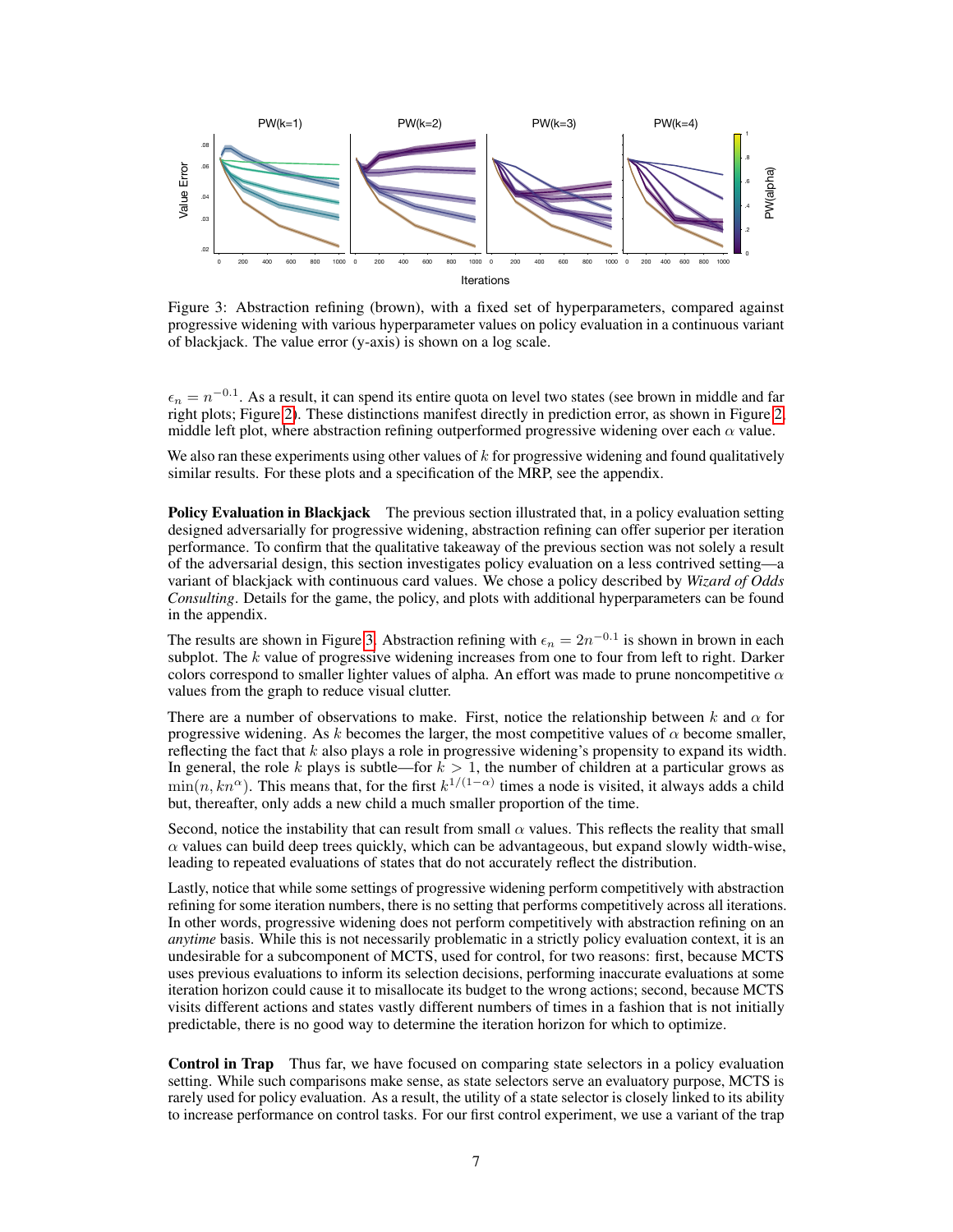<span id="page-7-0"></span>

Figure 4: Abstraction refining (brown), with a fixed set of hyperparameters, compared against progressive widening with various hyperparameter values on control in a variant of the trap problem.

problem, which was first introduced in the original progressive widening paper [\[9\]](#page-9-3) to demonstrate the advantages of progressive widening compared to vanilla MCTS. The basic idea of problem is that an agent must move from one platform to another without falling into the trap. Stochasticity comes in the form of actuator error—the amount the agent intends to move differs from the amount the agent actually moves by stochastic noise. A specification of the problem, hyperparameter settings, and plots for additional hyperparameter values can be found in the appendix.

The results are shown in Figure [4.](#page-7-0) Abstraction refining with  $\epsilon_n = 0.1n^{-0.1}$  is shown in brown in each subplot. Again, the  $k$  value of progressive widening is shown increasing from left to right, the  $\alpha$  value is depicted by hue, with darker values meaning smaller  $\alpha$ s, and the plots were pruned of non-competitive results to result visual clutter.

In the results, we see that a single hyperparameter configuration of abstraction refining is able to outperform progressivew widening across a wide range of hyperparameters. One reason for abstraction refinement's strong performance here is likely that it is able to discriminate between having fallen into the trap and not having fallen into the trap. On the other hand, progressive widening has no mechanism for making this distinction, which may lead to it being overly confident about the safety of large jumps. In the appendix, we show additional results for abstraction refining with a distance function that does not allow for such a distinction. We find that, given this distance function, abstraction refining is unable to reproduce the level of performance shown in Figure [4.](#page-7-0)

Opponent Exploitation in Five by Five Go For our fourth experiment, we use AlphaZero to compare abstraction refining and progressive widening in opponent exploitation in five by five Go. In our setup, the first moving player (Black) is controlled by an AlphaZero policy network. The second moving player (White) performs search using the latent state representation of the AlphaZero network as its state representation of the system. Because Black's policy is fixed, White can view the game as a stochastic MDP in which the transition function is dictated by Black's policy. We also add a small amount of noise to the observation function to increase the difficulty of the search problem. We quantify performance using the amount of territory controlled by a player at the end of a game (i.e., the margin of victory), rather than the win-loss value. We modified OpenSpiel's [\[17\]](#page-10-6) AlphaZero and Go implementations for this experiment. Discussion of these design choices and the experimental setup can be found in the appendix.

Results are shown in Figure [5,](#page-8-0) where  $k = 1$  for progressive widening. While the results are somewhat uncertain, there appears to be upward trends in  $\alpha$ , suggests that larger values of  $\alpha$  perform better, and in the number rollouts, suggesting that larger rollout budgets perform better, as expected. It seems to be the case that abstraction refining is able to outperform progressive widening—possibly because it is able to abstract together board states that are behaviorally identical but differing superficially by the stochastic noise. In contrast, progressive widening is forced to treat these states separately.

Control in Pendulum An additional set of experiments performed on a variant of pendulum in which the agent experiences actuator error are included in the appendix.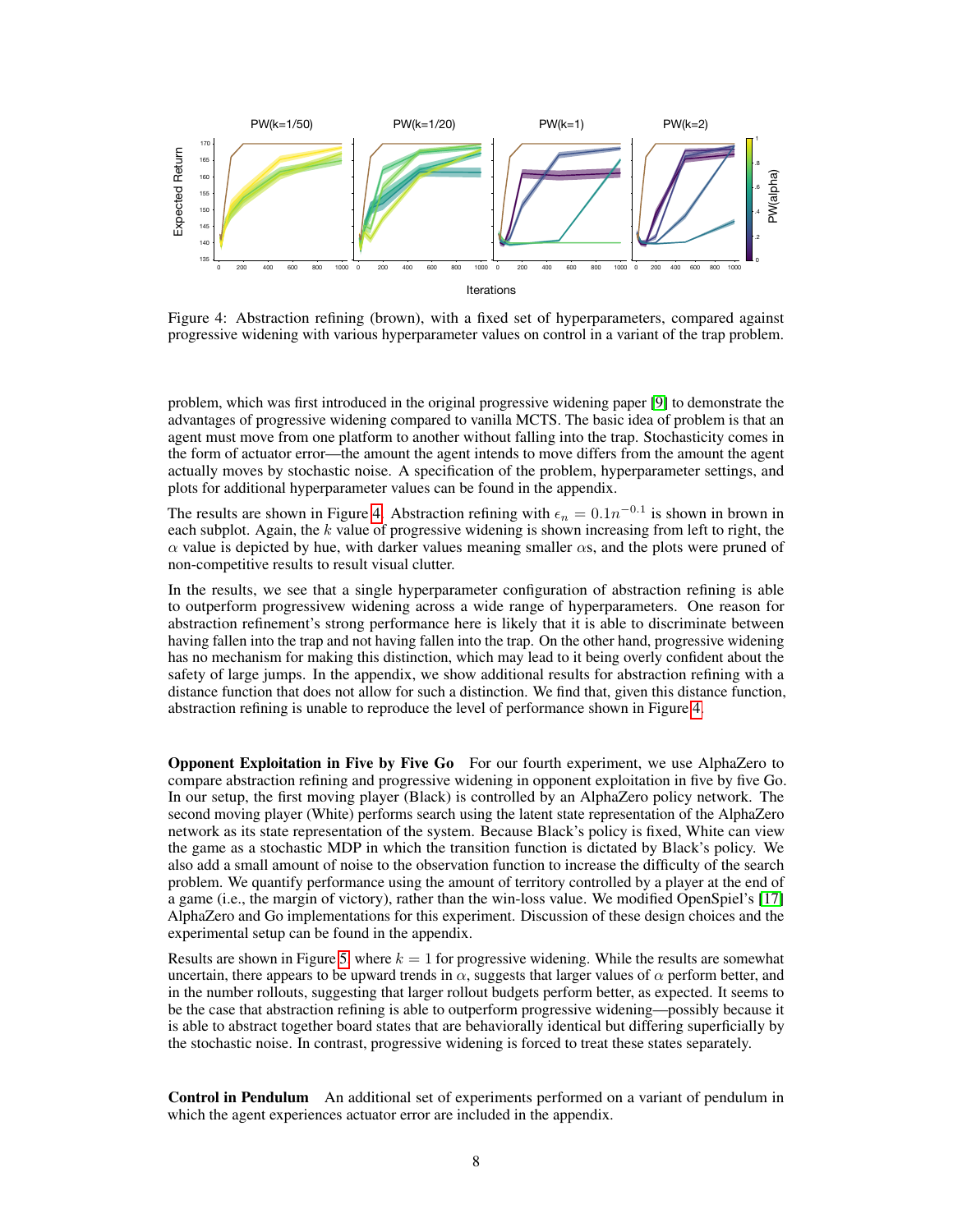<span id="page-8-0"></span>

Figure 5: (left) Abstraction refining (brown), compared against progressive widening with  $k = 1$  and various  $\alpha$  values for opponent exploitation in five by five Go; (right) an example game in which the exploiter wins by the maximum margin (25).

## 5 Closing Discussion

On The Distance Function An important facet of abstraction refining that, heretofore, has gone largely uncommented upon, is that it requires a notion of distance between states in order to compute the nearest neighbor. It is readily apparent that using Euclidean distance over the canonical state representations, as we did in our first three experiments, would perform poorly in many cases. And while our 5x5 Go and pendulum experiments (the latter of which are included in the appendix) offer some initial work suggesting that using abstraction refining over learned state embedding can be successful, it would be better to have a more principled way for constructing this distance metric. Perhaps the most natural notion of state similarity for abstraction refining is a bisimulation metric [\[12,](#page-9-6) [11\]](#page-9-7). Informally, under a bisimulation metric, two states are similar if, for all actions, (i) the states yield similar rewards and (ii) the states have similar transition distributions (defined recursively in terms of the bisimulation metric)—in short, if they are behaviorally similar. However, while there has been recent progress in learning bisimulation metrics [\[24,](#page-10-7) [7\]](#page-9-8), doing so in large MDPs with arbitrary transition distributions remains a challenging problem.

Related Work There are a number of works related to this one in that they use a notion of distance between actions to limit the branching factor and improve action selection. [Ahmad et al.](#page-9-9) show how to leverage Delaunay triangulation for action selection in a single-decision setting [\[1\]](#page-9-9). [Yee et al.](#page-10-8) propose incorporating kernel regression into MCTS for continuous action spaces [\[23\]](#page-10-8). Most recently, [Kim](#page-9-10) [et al.](#page-9-10) show how Voronoi diagrams can be applied to extend MCTS to a continuous action space [\[14\]](#page-9-10). Our work can be viewed as following in the spirit of that of [Kim et al.,](#page-9-10) but focused on states (and evaluations) rather than actions (and control).

There has also been work leveraging state similarity for MCTS. Specifically, [Xiao et al.](#page-10-9) propose using kernel regression to improve state evaluations for MCTS [\[22\]](#page-10-9). Experimentally, they show that using an intermediate layer of AlphaZero's policy-value network in 19x19 Go to compute similarity performs well in practice.

Outside of progressive widening [\[9\]](#page-9-3), there also additional work on performing state abstractions during search [\[13\]](#page-9-11). Specifically, [Hostetler et al.](#page-9-11) investigate two mechanisms for adapatively refining state abstractions. The first, called random refinement, randomly divides existing state abstractions. The second, called decision tree-based refinement, uses a decision tree over feature space of the successor states to determine state abstractions, and adds new splits to the tree for refinement.

Finally, there is also additional work motivated by the deficiencies of MCTS in settings with large branching factors arising from stochasticity [\[3,](#page-9-12) [4\]](#page-9-13). [Anthony](#page-9-13) proposes performing additional policy gradient updates to the network to improve the policy during decision time, rather than maintaining a tabular tree of visited nodes. Results suggest that this approach, called policy gradient search, can achieve performance comparable or superior to that of MCTS in Hex.

**Summarizing Remarks** This work introduces abstraction refining, a new method for performing state selection for MCTS in stochastic environments. We prove that abstraction refining converges almost surely when used for policy evaluation in finite MDPs and, through a series of experiments, show evidence suggesting that abstraction refining can offer advantages over progressive widening in settings with stochasticity of varying importance, given an equal number of simulations.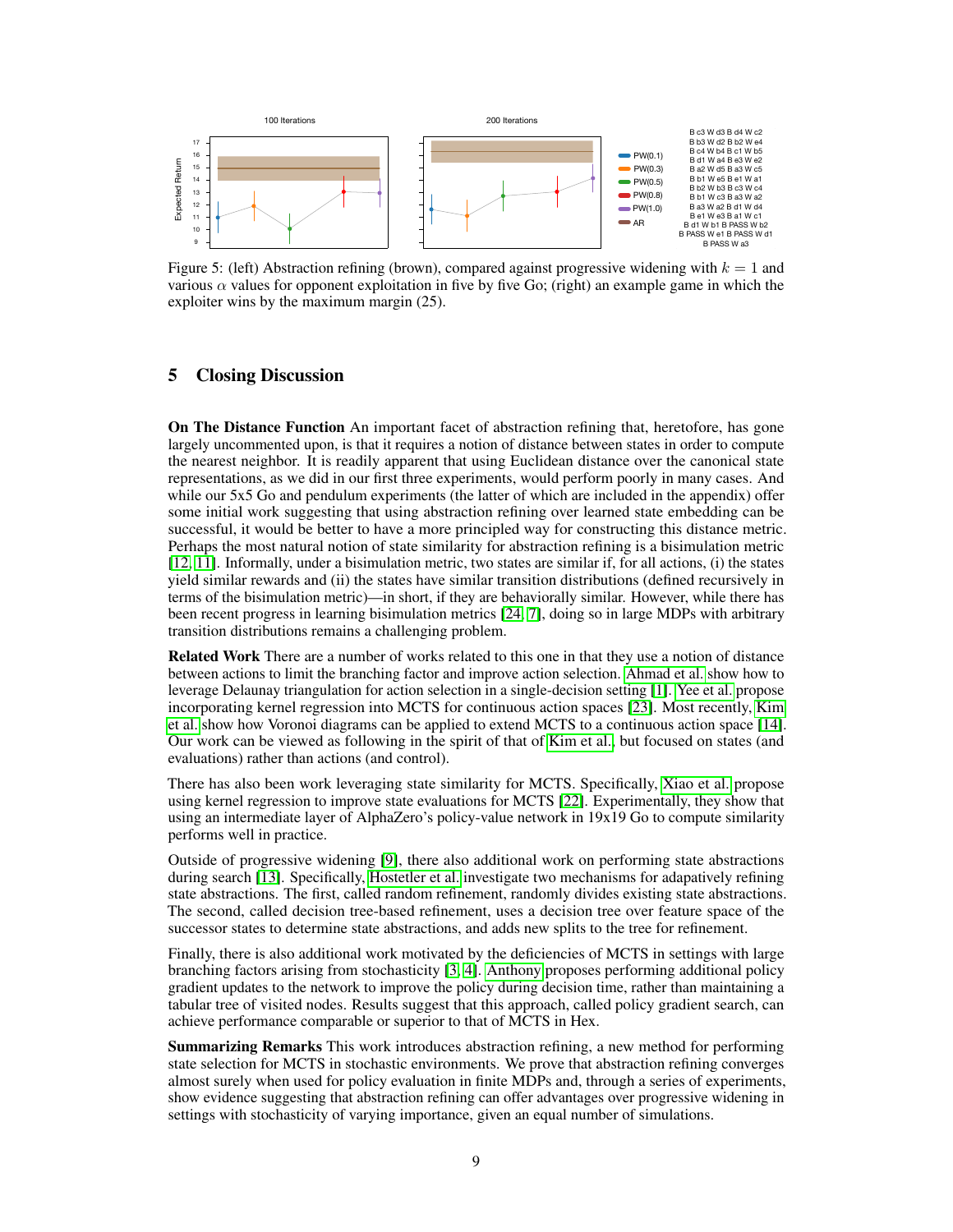### Acknowledgments and Disclosure of Funding

We thank Ryan D'Orazio, Alexander Robey and Yiding Jiang for providing helpful feedback for this work.

This work was supported by funding from the Bosch Center for Artificial Intelligence.

#### References

- <span id="page-9-9"></span>[1] Z. F. Ahmad, R. Holte, and M. Bowling. Action selection for hammer shots in curling. In *IJCAI*, 2016.
- <span id="page-9-2"></span>[2] T. Anthony, Z. Tian, and D. Barber. Thinking fast and slow with deep learning and tree search. In *Advances in Neural Information Processing Systems 30*. 2017.
- <span id="page-9-12"></span>[3] T. Anthony, R. Nishihara, P. Moritz, T. Salimans, and J. Schulman. Policy gradient search: Online planning and expert iteration without search trees, 2019.
- <span id="page-9-13"></span>[4] T. W. Anthony. *Expert iteration*. PhD thesis, UCL (University College London), 2021.
- <span id="page-9-4"></span>[5] D. Auger, A. Couëtoux, and O. Teytaud. Continuous upper confidence trees with polynomial exploration – consistency. In H. Blockeel, K. Kersting, S. Nijssen, and F. Železný, editors, *Machine Learning and Knowledge Discovery in Databases*, pages 194–209, Berlin, Heidelberg, 2013. Springer Berlin Heidelberg. ISBN 978-3-642-40988-2.
- <span id="page-9-0"></span>[6] C. Browne, E. Powley, D. Whitehouse, S. Lucas, P. I. Cowling, S. Tavener, D. Perez, S. Samothrakis, S. Colton, and et al. A survey of monte carlo tree search methods. *IEEE TRANSACTIONS ON COMPUTATIONAL INTELLIGENCE AND AI*, 2012.
- <span id="page-9-8"></span>[7] P. S. Castro. Scalable methods for computing state similarity in deterministic markov decision processes. In *AAAI*, 2020.
- <span id="page-9-5"></span>[8] G. M. J. B. Chaslot, M. H. M. Winands, and H. J. van den Herik. Parallel Monte-Carlo tree search. In H. J. van den Herik, X. Xu, Z. Ma, and M. H. M. Winands, editors, *Computers and Games*, pages 60–71, Berlin, Heidelberg, 2008. Springer Berlin Heidelberg. ISBN 978-3-540- 87608-3.
- <span id="page-9-3"></span>[9] A. Couëtoux, J.-B. Hoock, N. Sokolovska, O. Teytaud, and N. Bonnard. Continuous upper confidence trees. In *Proceedings of the 5th International Conference on Learning and Intelligent Optimization*, LION'05, page 433–445, Berlin, Heidelberg, 2011. Springer-Verlag. ISBN 9783642255656. doi: 10.1007/978-3-642-25566-3\_32. URL [https://doi.org/10.1007/](https://doi.org/10.1007/978-3-642-25566-3_32) [978-3-642-25566-3\\_32](https://doi.org/10.1007/978-3-642-25566-3_32).
- <span id="page-9-1"></span>[10] R. Coulom. Efficient selectivity and backup operators in Monte-Carlo tree search. In H. J. van den Herik, P. Ciancarini, and H. H. L. M. J. Donkers, editors, *Computers and Games*, pages 72–83, Berlin, Heidelberg, 2007. Springer Berlin Heidelberg. ISBN 978-3-540-75538-8.
- <span id="page-9-7"></span>[11] N. Ferns, P. Panangaden, and D. Precup. Bisimulation metrics for continuous Markov decision processes. *SIAM J. Comput.*, 40(6):1662–1714, Dec. 2011. ISSN 0097-5397. doi: 10.1137/ 10080484X. URL <https://doi.org/10.1137/10080484X>.
- <span id="page-9-6"></span>[12] N. Ferns, P. Panangaden, and D. Precup. Metrics for finite Markov decision processes. *AAAI*, 2012.
- <span id="page-9-11"></span>[13] J. Hostetler, A. Fern, and T. Dietterich. Sample-based tree search with fixed and adaptive state abstractions. *J. Artif. Int. Res.*, 60(1):717–777, Sept. 2017. ISSN 1076-9757.
- <span id="page-9-10"></span>[14] B. Kim, K. Lee, S. Lim, L. Kaelbling, and T. Lozano-Perez. Monte Carlo tree search in continuous spaces using Voronoi optimistic optimization with regret bounds. *Proceedings of the AAAI Conference on Artificial Intelligence*, 34(06):9916–9924, Apr. 2020. doi: 10.1609/ aaai.v34i06.6546. URL <https://ojs.aaai.org/index.php/AAAI/article/view/6546>.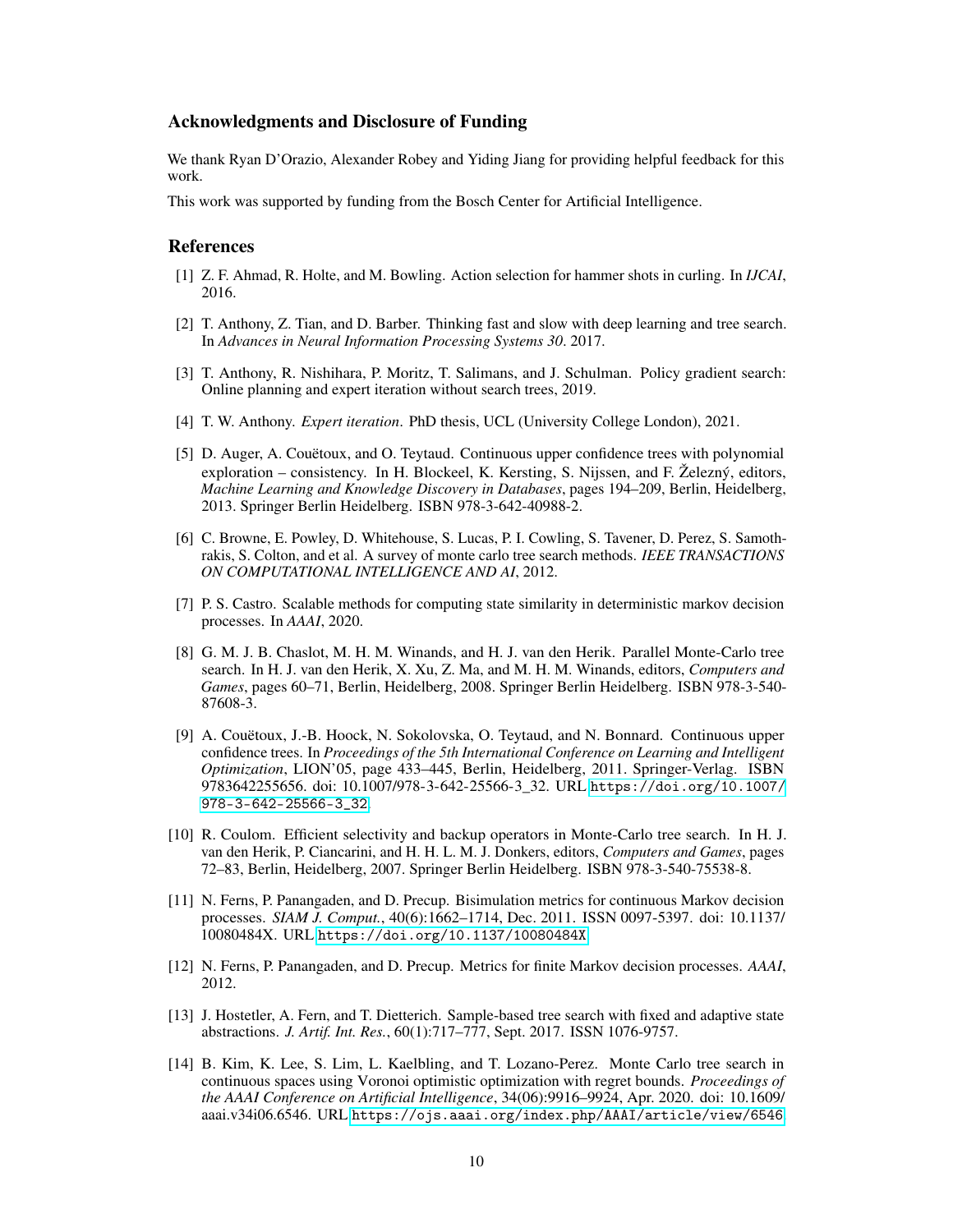- <span id="page-10-1"></span>[15] L. Kocsis and C. Szepesvári. Bandit based Monte-carlo planning. In *Proceedings of the 17th European Conference on Machine Learning*, ECML'06, pages 282–293, Berlin, Heidelberg, 2006. Springer-Verlag. ISBN 3-540-45375-X, 978-3-540-45375-8. doi: 10.1007/11871842\_29. URL [http://dx.doi.org/10.1007/11871842\\_29](http://dx.doi.org/10.1007/11871842_29).
- <span id="page-10-5"></span>[16] L. Kocsis, C. Szepesvári, and J. Willemson. Improved monte-carlo search.
- <span id="page-10-6"></span>[17] M. Lanctot, E. Lockhart, J.-B. Lespiau, V. Zambaldi, S. Upadhyay, J. Pérolat, S. Srinivasan, F. Timbers, K. Tuyls, S. Omidshafiei, D. Hennes, D. Morrill, P. Muller, T. Ewalds, R. Faulkner, J. Kramár, B. D. Vylder, B. Saeta, J. Bradbury, D. Ding, S. Borgeaud, M. Lai, J. Schrittwieser, T. Anthony, E. Hughes, I. Danihelka, and J. Ryan-Davis. Openspiel: A framework for reinforcement learning in games, 2019.
- <span id="page-10-4"></span>[18] C. D. Rosin. Multi-armed bandits with episode context. *Ann. Math. Artif. Intell.*, 61(3):203–230, 2011. URL <http://dblp.uni-trier.de/db/journals/amai/amai61.html#Rosin11>.
- <span id="page-10-3"></span>[19] J. Schrittwieser, I. Antonoglou, T. Hubert, K. Simonyan, L. Sifre, S. Schmitt, A. Guez, E. Lockhart, D. Hassabis, T. Graepel, T. P. Lillicrap, and D. Silver. Mastering Atari, Go, chess and shogi by planning with a learned model. *Nature*, 588 7839:604–609, 2020.
- <span id="page-10-2"></span>[20] D. Silver, T. Hubert, J. Schrittwieser, I. Antonoglou, M. Lai, A. Guez, M. Lanctot, L. Sifre, D. Kumaran, T. Graepel, T. P. Lillicrap, K. Simonyan, and D. Hassabis. Mastering chess and shogi by self-play with a general reinforcement learning algorithm. *ArXiv*, abs/1712.01815, 2017.
- <span id="page-10-0"></span>[21] R. S. Sutton and A. G. Barto. *Reinforcement Learning: An Introduction*, chapter 8.9. A Bradford Book, USA, 2018. ISBN 0262039249, 9780262039246.
- <span id="page-10-9"></span>[22] C. Xiao, J. Mei, and M. Müller. Memory-augmented monte carlo tree search. *Proceedings of the AAAI Conference on Artificial Intelligence*, 32(1), Apr. 2018. URL [https://ojs.aaai.](https://ojs.aaai.org/index.php/AAAI/article/view/11531) [org/index.php/AAAI/article/view/11531](https://ojs.aaai.org/index.php/AAAI/article/view/11531).
- <span id="page-10-8"></span>[23] T. Yee, V. Lisy, and M. Bowling. Monte Carlo tree search in continuous action spaces with execution uncertainty. In *Proceedings of the Twenty-Fifth International Joint Conference on Artificial Intelligence*, IJCAI'16, page 690–696. AAAI Press, 2016. ISBN 9781577357704.
- <span id="page-10-7"></span>[24] A. Zhang, R. T. McAllister, R. Calandra, Y. Gal, and S. Levine. Learning invariant representations for reinforcement learning without reconstruction. In *International Conference on Learning Representations*, 2021. URL <https://openreview.net/forum?id=-2FCwDKRREu>.